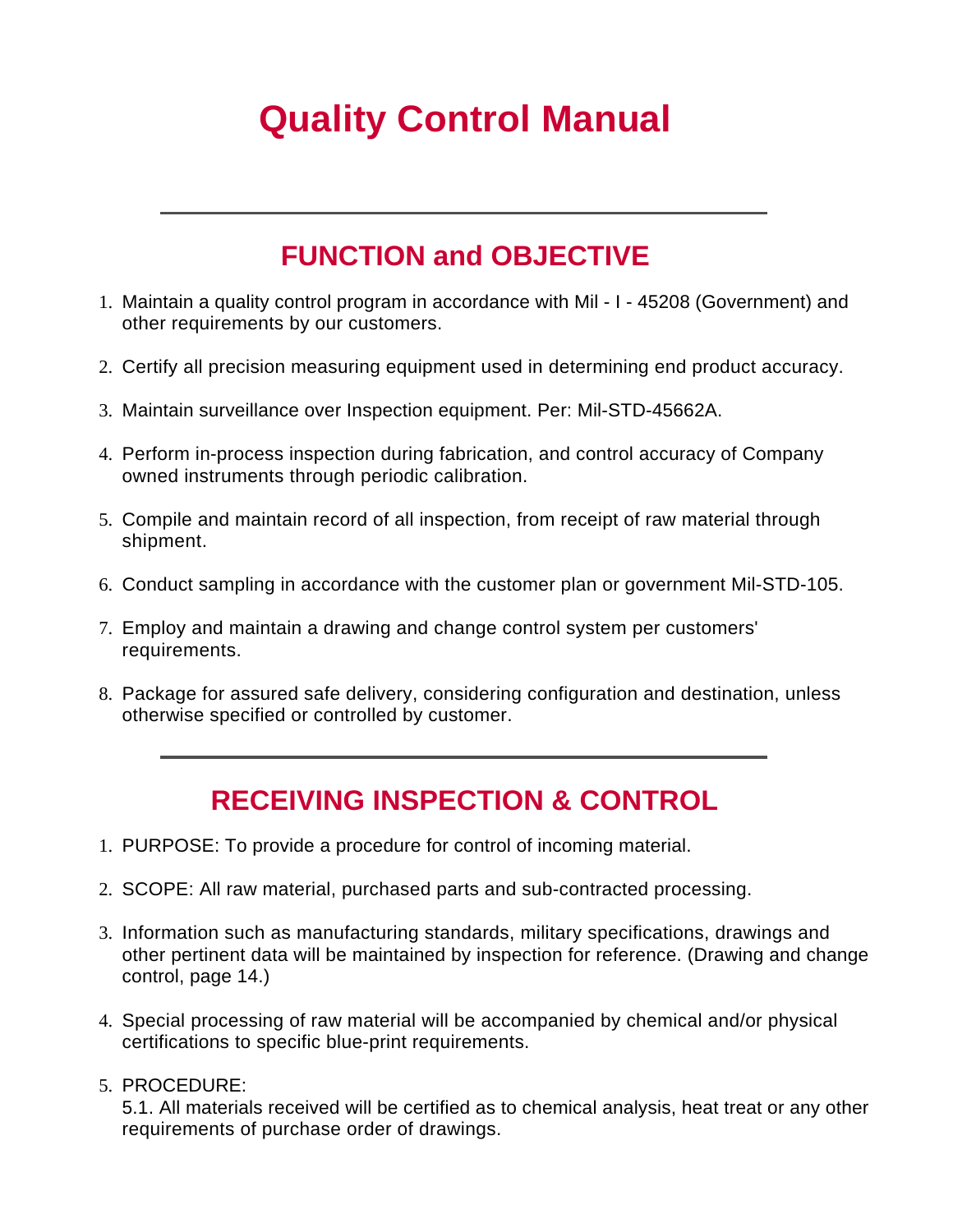5.2. All certifications for material received will be kept on file along with purchase order for which the material was intended.

5.3. Under no circumstances will material be used on any job if it cannot be identified with certification.

5.4. If for any reason material should be used from one job to another, a copy of the certification will be forwarded to that particular file.

5.5. A receiving log will be kept on all incoming materials received for the purpose of manufacturing production parts. At a minimum the receiving log will include:

- A. Purchase order number that the material was ordered for.
- B. Certification Received (Yes or No)
- C. Date Received
- D. Accept or reject
- E. If Rejected (Reason)
- F. Signature of Receiver
- G. Quantity Received
- H. Material Lot Number
- 6. 5.6. If material does not meet all specifications or if certification is not received, it will go to the M.R.B. area immediately for disposition.
- 7. 5.7. If the material is acceptable to all specifications, it will then be put into the material storage area. At that time it will be identified with purchase order number and customer.

#### **FIRST ARTICLE INSPECTION**

- A first article Inspection Report shall be conducted on the first manufactured lots of parts per each part number. A part will be selected at random and tagged for identification. The results will then be recorded in a First Article inspection Report Form or inspection report pending the contractual agreement of the customer.
- First Article inspection Report Forms shall be reviewed by a Quality Assurance Representative before shipment. All First Article Inspection Reports will be filed in the job folders and kept on file for (7) seven years.
- A First Article Inspection report will be done again if a drawing change has been made or the manufacturing process has been changed. Only those characteristics affected will need to be re-inspected.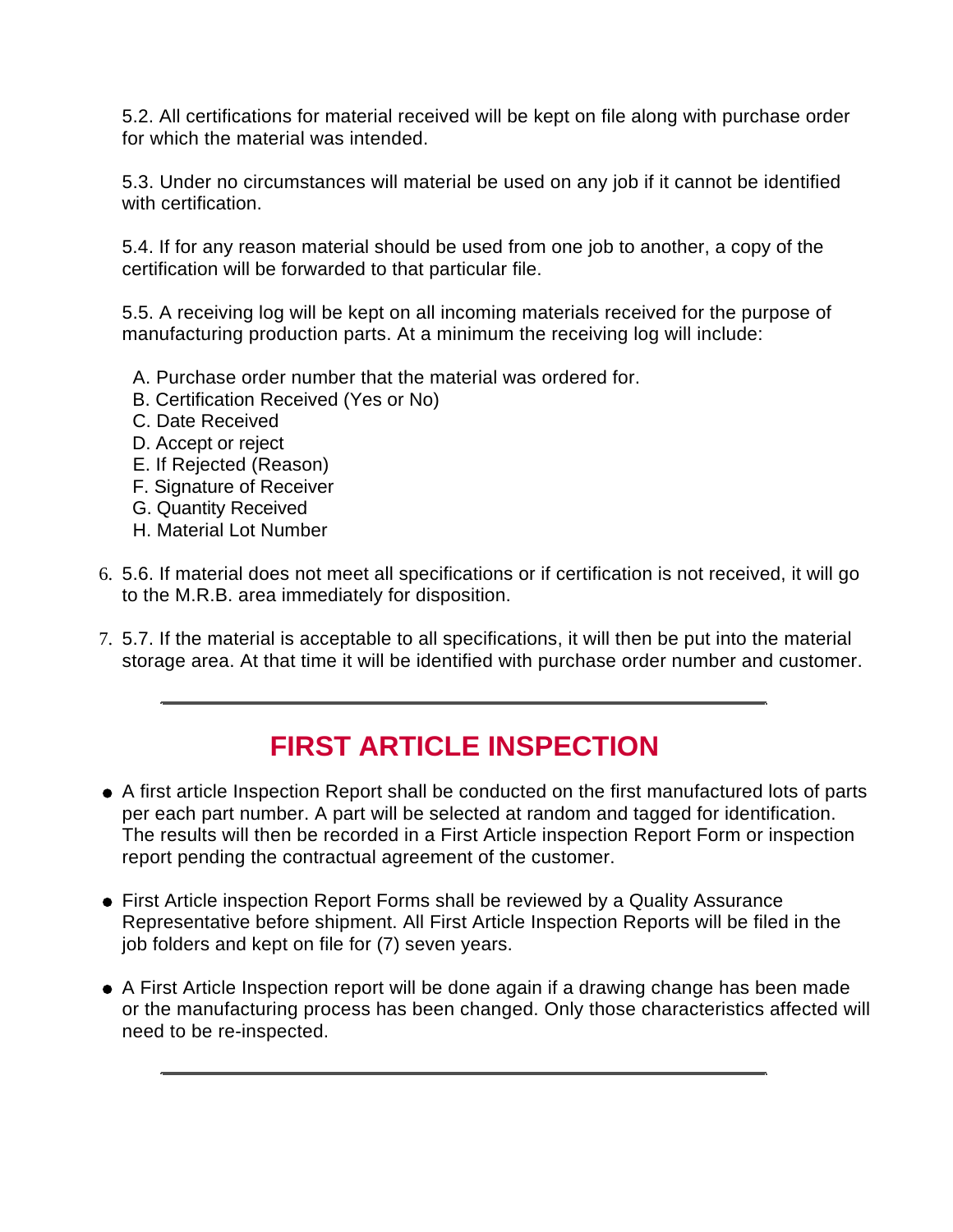# **DETAILED INSPECTION PLAN**

- A detailed inspection plan shall be prepared for each part number pending customer requirements of contract. It will identify the inspection requirements and techniques, as well as providing a plan to record the results of our findings.
- If used, the detailed inspection plan shall be approved by a Quality Representative prior to the First Article Inspection and shipment. Any drawing changes made, are dimensional characteristics, shall be reviewed by a Quality Representative for update.

#### **IN-PROCESS INSPECTION**

- 1. To insure proper control of work in-process, production control will issue manufacturing planning sheets for each job (Traveler). Inspection points will be specified and space provided for first article acceptance stamping.
- 2. Should conditions indicate the requirement for screening at any point in process, the entire lot will be inspected.
- 3. Changes to manufactures plans are made by authorized personnel only, identified by stamp and date.
- 4. Inspection records will be reviewed and maintained for seven (7) years.

#### PROCEDURE:

A. Assure correct material is used.

B. Conduct First Article Inspection after each operation by stamping area provided on traveler.

C. Assure proper instruments are being used and that they are calibration dated.

- 5. Outside processing will be performed in compliance with specifications which include using customer approved sources.
- 6. First Article samples will be delivered to the customer for approval, unless source witnessed.
- 7. Production will not begin until customer approval of First Article, when required.

# **FINAL INSPECTION**

1. Each lot of production will be inspected per Mil - STD - 105D sampling plan or per amended Dodge-Romig sampling table when required by Customer. All dimensional inspection will be performed prior to processing. visual and dimensional inspection when coatings affected tolerances will be accomplished after processing. In support, inspection must have the completed in-process traveler, purchase order and applicable drawing(s) and specifications.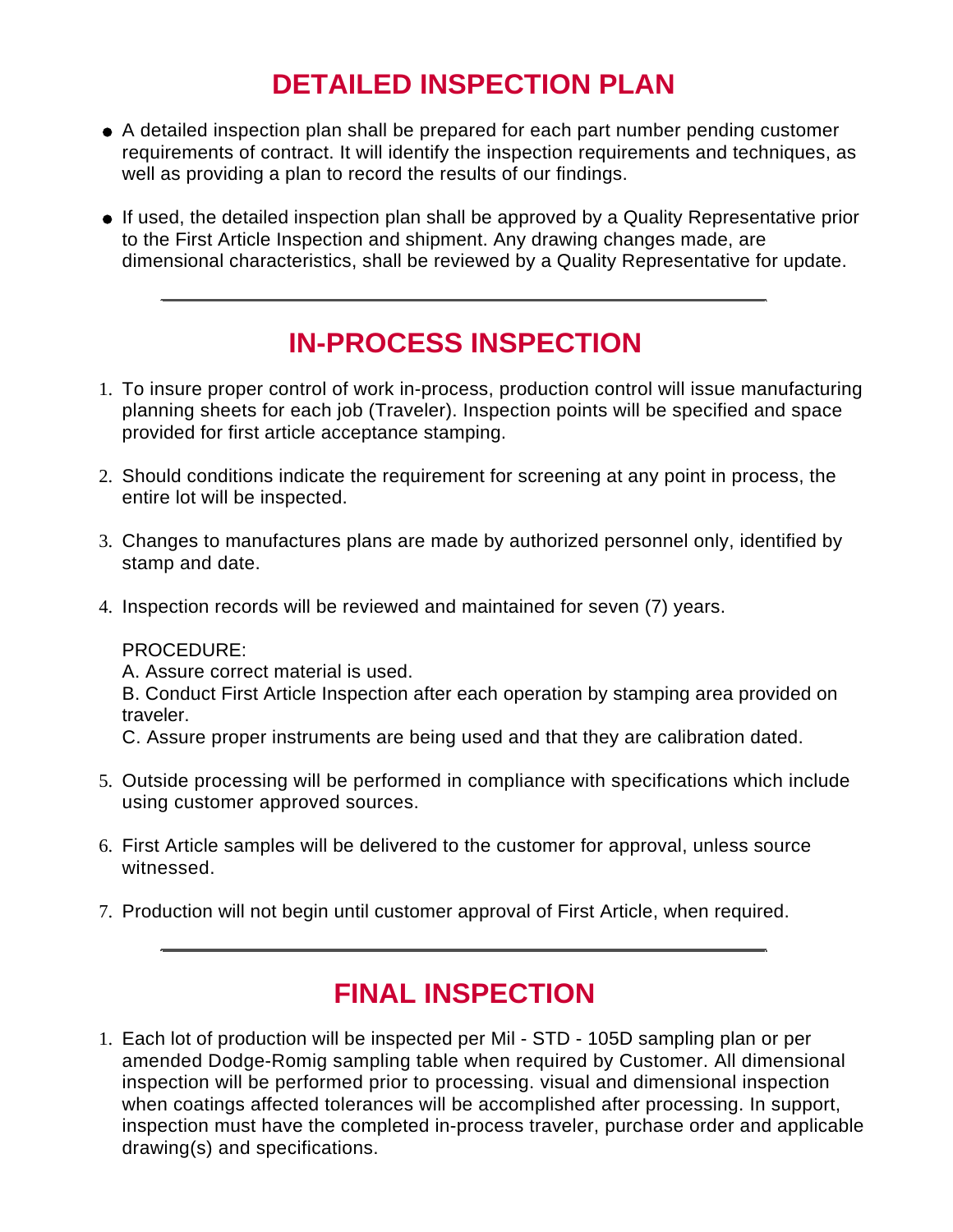- 2. The parts and travelers will be stamped to indicate acceptance and the quantity rejected, if applicable.
- 3. Rejected parts will be stamped and forwarded to the material review board.
- 4. Accepted parts will be forwarded to shipping.
- 5. A daily log will be maintained by final inspection showing part number, number of pieces accepted and rejected.
- 6. All inspection records will be retained for a period of seven (7) years.

#### **SHIPPING**

- 1. Shipping inspection will be responsible for final identification of all production parts, including conformance to customer conditions and specifications, packaging and destinations.
- 2. Assurance that necessary individual part processes have been applied, i.e., magnetic particle, penetrant, zyglo, heat treat have been accomplished as dictated by the required certification.
- 3. Emberton's Machine & Tool. Inc. will package for assured safe delivery considering configuration and destination, unless otherwise specified or controlled by customer.

# **CERTIFICATIONS**

- 1. To be supported by certifications:
	- A. Penetrant inspection.
	- B. Magnetic particle.
	- C. Rocwell hardness.
	- D. Other special processes.
	- E. Material.
- 2. Emberton's Machine & tool, Inc. will use customer approved sources, when specified.

# **DISCREPANT PARTS OR MATERIALS**

- 1. Material Review board area (MRB) and MRB holding area are provided with rejected material and/or parts held for final disposition. This area or enclosure is restricted and only accessible to MRB members and shall be isolated.
- 2. Parts which depart from requirements shall be identified with a red (rejection) or hold (rework or repair) tag and placed in the MRB area, Reference paragraph 1 for review and disposition.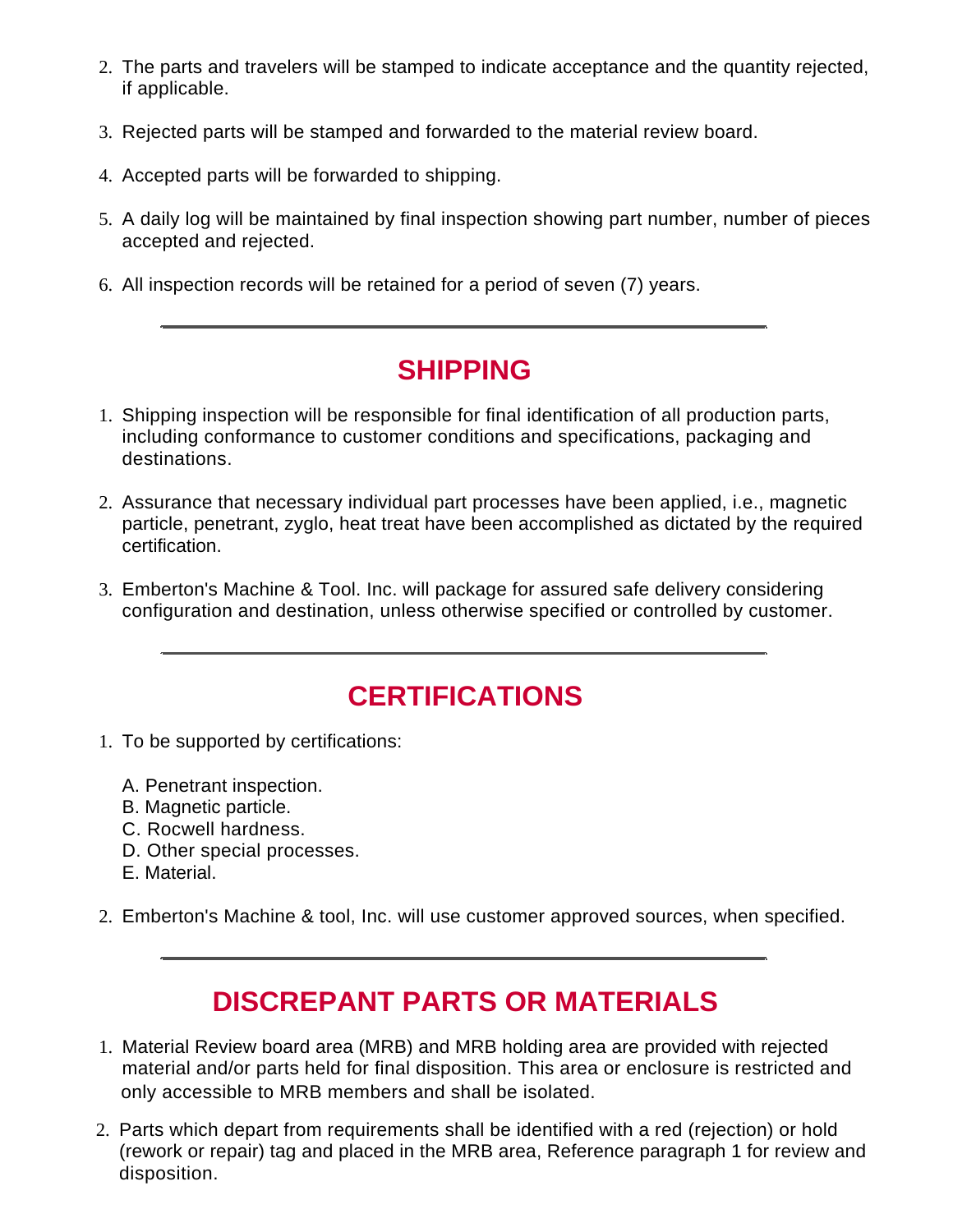- 3. After an internal review the customer will be notified of all discrepancies for approval of possible Rework or Use-As-Is disposition.
- 4. If any parts are beyond marginal disposition, they will be presented to the customer by means of a deviation request for the final disposition. If scrap, they will be physically destroyed.

#### **CORRECTIVE ACTION**

- 1. Information generated from paragraph 2 above is used to maintain a corrective action procedure.
- 2. Q.C. will be responsible for immediate action on all rejected parts in conjunction with production. Prompt action to correct discrepancies will be implemented.
- 3. It will be a Q.C. responsibility to maintain adequate records of corrective action.

#### **CALIBRATION SYSTEMS CONTROL PER MIL-STD-45662A**

- 1. It will be the responsibility of quality control to maintain a system for the calibration of all measuring instruments.
- 2. It will be the responsibility of quality to check or have checked by an independent laboratory which is certified by the National Bureau of standards all instruments which cannot be calibrated.
- 3. Measuring standard care. All standards will be maintained in an environment which will insure protection.
- 4. Standards will be calibrated by an approved N.B.S. Laboratory per Mil STD 45662A.
- 5. Standards will be checked every twelve (12) months by a traceable laboratory and the certs retained on file. A calibration sticker will be affixed to the standard container.
- 6. Customer furnished and shop gauges will be issued from the inspection department, checked each time returned to determine condition and rework or repair, or replaced as necessary.
- 7. A schedule of calibration will be logged and kept on file. It will consist of a list that will provide identification of the equipment, the date of calibration, by whom it was calibrated and when re-calibration is due.

#### **CALIBRATION SCHEDULE**

Calibration of inspection equipment will be traceable to the National bureau of Standards. Our schedule of calibration is as follows: